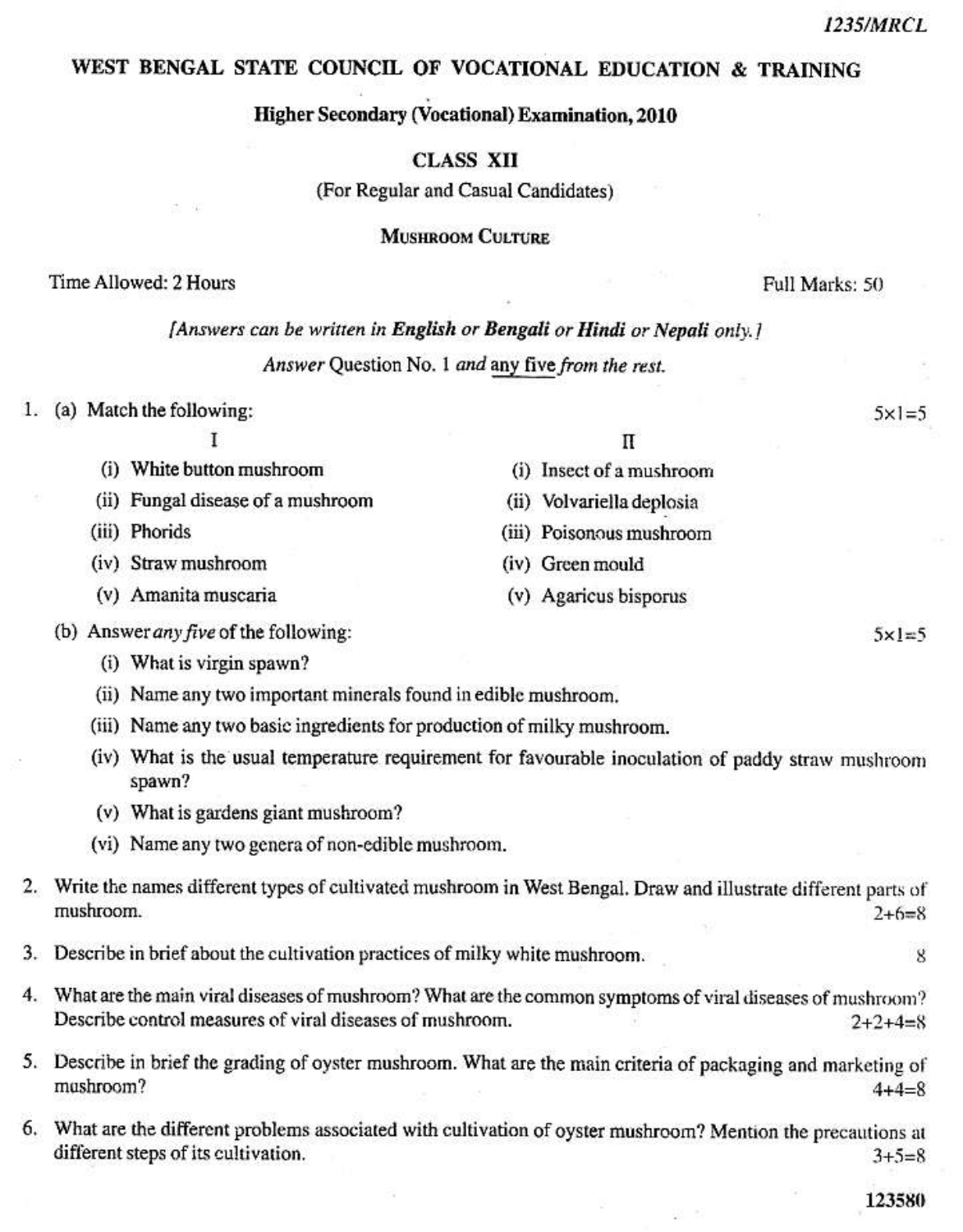|    |                                                                                                                                                                | (2)                                                                      |                                 |
|----|----------------------------------------------------------------------------------------------------------------------------------------------------------------|--------------------------------------------------------------------------|---------------------------------|
|    | 7. What is mushroom spawn? Describe different methods of spawing.                                                                                              |                                                                          |                                 |
| 8. | Describe in details about preservation of mushroom.                                                                                                            |                                                                          | 8                               |
| 9. | Write short notes (any two):                                                                                                                                   |                                                                          | $2 \times 4 = 8$                |
|    | (a) Brown plaster mould;                                                                                                                                       |                                                                          |                                 |
|    | (b) Rose comb;                                                                                                                                                 |                                                                          |                                 |
|    | (c) Spring tails;                                                                                                                                              |                                                                          |                                 |
|    | (d) Casing in mushroom cultivation.                                                                                                                            |                                                                          |                                 |
|    |                                                                                                                                                                | [Bengali Version]                                                        |                                 |
|    |                                                                                                                                                                | [কেবলমাত্র বাংলা অথবা ইংরাজী অথবা হিন্দী অথবা নেপালীতে উত্তর লেখা যাবে।] |                                 |
|    |                                                                                                                                                                | প্রথম প্রশ্নটির উত্তর দেওয়া আবশ্যিক।                                    |                                 |
|    |                                                                                                                                                                | পরবর্তী প্রশ্নগুলোর মধ্যে থেকে যে কোন পাঁচটি প্রশ্নের উত্তর দাও।         |                                 |
|    | (ক) বামদিকের বাক্যগুলি ডানদিকের বাক্যগুলির সাথে মিলিয়ে লেখ ঃ                                                                                                  |                                                                          | $(x \times y) = 0$              |
|    | বামদিকের বাক্য                                                                                                                                                 | ডানদিকের বাক্য                                                           |                                 |
|    | (i) সাদা বোতাম ছাতূ                                                                                                                                            | (i) মাশরুমের এক ধরনের কীট                                                |                                 |
|    | (ii) মাশরুমের এক ধরনের ছত্রাক ঘটিত রোগ                                                                                                                         | (ii) ভলভারিল্লা ডিপ্লোসিয়া                                              |                                 |
|    | (iii) ফোরিড্স                                                                                                                                                  | (iii) বিষাক্ত মাশরুম                                                     |                                 |
|    | (iv) পোয়াল ছাতু                                                                                                                                               | (iv) গ্ৰীন মোল্ড                                                         |                                 |
|    | (v) অ্যামানিটা মাসকেরিয়া                                                                                                                                      | (v) অ্যাগারিকাস বিসগোরাস                                                 |                                 |
|    | (খ) নীচের যে কোন পাঁচটি প্রশ্নের উত্তর দাও ঃ                                                                                                                   |                                                                          | $\alpha \times \alpha = \alpha$ |
|    | (i) ভাৰ্জিন স্পন কি?                                                                                                                                           |                                                                          |                                 |
|    | (ii) ভোজ্য মাশরুমের যে কোন দুটি গুরুত্বপূর্ণ খনিজ লবণের নাম লেখ।                                                                                               |                                                                          |                                 |
|    | (iii) দুধ ছাতুর চাষের যে কোন দুটি মূল উপকরণ কি কি?                                                                                                             |                                                                          |                                 |
|    | (iv) পোয়াল ছাতুর স্পন উৎপাদনের জন্য সাধারণত কত তাপমাত্রার প্রয়োজন?                                                                                           |                                                                          |                                 |
|    | (v) বাগান দৈত্য বা গার্ডেন জায়েন্ট মাশরুম কাকে বলে?                                                                                                           |                                                                          |                                 |
|    | (vi) বিষাক্ত মাশরুমের যে কোন দুটি প্রজাতির নাম লেখ।                                                                                                            |                                                                          |                                 |
|    | ২।  পশ্চিমবঙ্গে চাষযোগ্য বিভিন্ন প্রজাতির মাশরুমগুলির নাম লেখ। সচিত্র মাশরুমের বিভিন্ন অংশের বর্ণনা দাও।                                                       |                                                                          | マーシャシ                           |
|    | দুধ ছাতু চাষের সংক্ষিপ্ত পদ্ধতি বর্ণনা কর।                                                                                                                     |                                                                          | Ъ                               |
| 81 | মাশরুমের প্রধান প্রধান ভাইরাস ঘটিত রোগের নাম লেখ। মাশরুমের ভাইরাস ঘটিত রোগের লক্ষণগুলি উল্লেখ কর। ভাইরাস ঘটিত<br>রোগের প্রতিকার ব্যবস্থা বর্ণনা কর।<br>2+2+8=4 |                                                                          |                                 |
|    | ৫।  ঝিনুক ছাতুর গ্রেডগুলি কি কি এবং তাদের সংক্ষিপ্ত বর্ণনা দাও। মাশরুমের প্যাকেটিং ও বাজারজাতকরণের প্রধান শর্তগুলি আলোচনা<br>কর।                               |                                                                          | $8 + 8 = b$                     |

 $\sim 10^{-10}$  km  $^{-1}$ 

123580